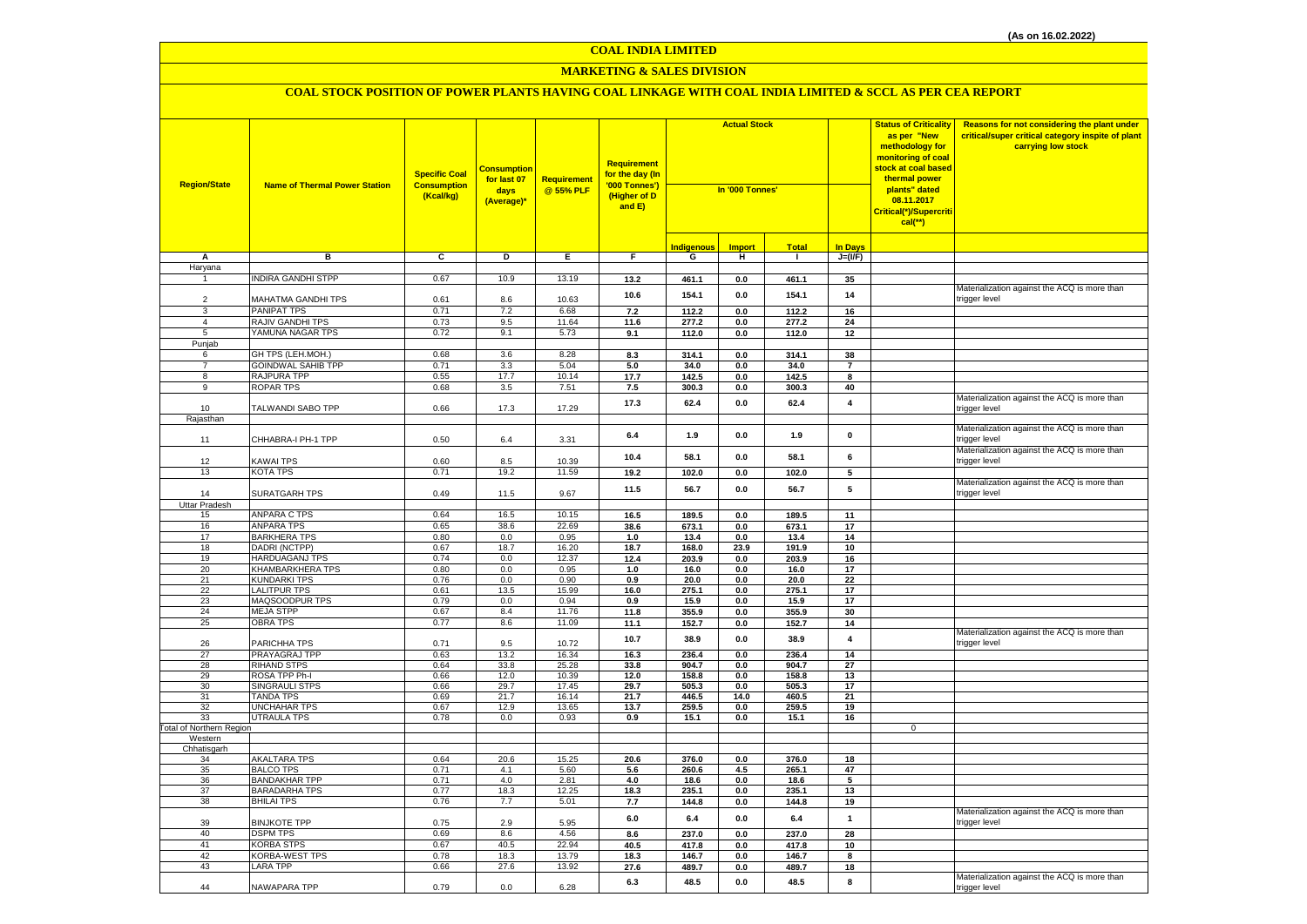#### **MARKETING & SALES DIVISION**

| <b>Region/State</b>     | <b>Name of Thermal Power Station</b> | <b>Specific Coal</b><br><b>Consumption</b><br>(Kcal/kg) | <b>Consumption</b><br>for last 07<br>days<br>(Average)* | <b>Requirement</b><br>@ 55% PLF | <b>Requirement</b><br>for the day (In<br>'000 Tonnes')<br>(Higher of D<br>and E) | <b>Actual Stock</b><br>In '000 Tonnes' |               |              |                         | <b>Status of Criticality</b><br>as per "New<br>methodology for<br><mark>monitoring of coal</mark><br><mark>stock at coal based</mark><br>thermal power<br>plants" dated<br>08.11.2017<br>Critical(*)/Supercriti<br>$cal$ (**) | Reasons for not considering the plant under<br>critical/super critical category inspite of plant<br>carrying low stock |
|-------------------------|--------------------------------------|---------------------------------------------------------|---------------------------------------------------------|---------------------------------|----------------------------------------------------------------------------------|----------------------------------------|---------------|--------------|-------------------------|-------------------------------------------------------------------------------------------------------------------------------------------------------------------------------------------------------------------------------|------------------------------------------------------------------------------------------------------------------------|
|                         |                                      |                                                         |                                                         |                                 |                                                                                  | <b>Indigenous</b>                      | <b>Import</b> | <b>Total</b> | <b>In Days</b>          |                                                                                                                                                                                                                               |                                                                                                                        |
| A                       | в                                    | $\overline{\mathbf{c}}$                                 | Þ                                                       | Е.                              | F.                                                                               | G                                      | н             | $\mathbf{I}$ | $J=(VF)$                |                                                                                                                                                                                                                               |                                                                                                                        |
|                         | <b>PATHADI TPP</b>                   |                                                         |                                                         |                                 | 8.7                                                                              | 165.5                                  | 0.0           | 165.5        | 19                      |                                                                                                                                                                                                                               |                                                                                                                        |
| 45<br>46                | <b>SIPAT STPS</b>                    | 0.65<br>0.68                                            | 8.7<br>32.2                                             | 5.18<br>26.62                   | 32.2                                                                             | 792.5                                  | 0.0           | 792.5        | 25                      |                                                                                                                                                                                                                               |                                                                                                                        |
|                         |                                      |                                                         |                                                         |                                 |                                                                                  |                                        |               |              | $\overline{4}$          |                                                                                                                                                                                                                               | Materialization against the ACQ is more than                                                                           |
| 47                      | <b>TAMNAR TPP</b>                    | 0.84                                                    | 25.7                                                    | 26.52                           | 26.5                                                                             | 102.1                                  | 0.0           | 102.1        |                         |                                                                                                                                                                                                                               | trigger level                                                                                                          |
| 48                      |                                      | 0.75                                                    |                                                         | 14.22                           | 15.8                                                                             | 102.2                                  | 0.0           | 102.2        | 6                       |                                                                                                                                                                                                                               | Materialization against the ACQ is more than                                                                           |
| Gujarat                 | <b>JCHPINDA TPP</b>                  |                                                         | 15.8                                                    |                                 |                                                                                  |                                        |               |              |                         |                                                                                                                                                                                                                               | trigger level                                                                                                          |
| 49                      | <b>GANDHI NAGAR TPS</b>              | 0.69                                                    | 9.1                                                     | 5.71                            | 9.1                                                                              | 45.8                                   | 0.0           | 45.8         | $\mathbf{5}$            |                                                                                                                                                                                                                               |                                                                                                                        |
|                         |                                      |                                                         |                                                         |                                 |                                                                                  |                                        |               |              |                         |                                                                                                                                                                                                                               | Materialization against the ACQ is more than                                                                           |
| 50                      | SABARMATI (D-F STATIONS)             | 0.57                                                    | $4.5\,$                                                 | 2.74                            | 4.5                                                                              | 14.2                                   | 77.7          | 91.9         | $\overline{7}$          |                                                                                                                                                                                                                               | trigger level                                                                                                          |
|                         |                                      |                                                         |                                                         |                                 | 13.3                                                                             | 72.9                                   | 0.0           | 72.9         | 5                       |                                                                                                                                                                                                                               | Materialization against the ACQ is more than                                                                           |
| 51                      | UKAI TPS                             | 0.67                                                    | 13.3                                                    | 9.85                            |                                                                                  |                                        |               |              |                         |                                                                                                                                                                                                                               | rigger level<br>Materialization against the ACQ is more than                                                           |
| 52                      | <b>WANAKBORI TPS</b>                 | 0.67                                                    | 20.8                                                    | 20.22                           | 20.8                                                                             | 84.7                                   | 0.0           | 84.7         | $\overline{\mathbf{4}}$ |                                                                                                                                                                                                                               | trigger level                                                                                                          |
| Madhya Pradesh          |                                      |                                                         |                                                         |                                 |                                                                                  |                                        |               |              |                         |                                                                                                                                                                                                                               |                                                                                                                        |
| 53                      | AMARKANTAK EXT TPS                   | 0.65                                                    | 2.9                                                     | 1.80                            | 2.9                                                                              | 28.5                                   | 0.0           | 28.5         | 10                      |                                                                                                                                                                                                                               |                                                                                                                        |
| 54                      | ANUPPUR TPP                          | 0.65                                                    | 15.9                                                    | 10.31                           | 15.9                                                                             | 223.0                                  | 0.0           | 223.0        | 14                      |                                                                                                                                                                                                                               |                                                                                                                        |
| 55                      | <b>BINA TPS</b>                      | 0.74                                                    | 3.6                                                     | 4.88                            | 4.9                                                                              | 115.5                                  | 0.0           | 115.5        | 24                      |                                                                                                                                                                                                                               |                                                                                                                        |
| 56                      | <b>GADARWARA TPP</b>                 | 0.66                                                    | 18.9                                                    | 13.93                           | 18.9                                                                             | 183.8                                  | 5.6           | 189.4        | 10                      |                                                                                                                                                                                                                               |                                                                                                                        |
| 57                      | KHARGONE STPP                        | 0.60                                                    | 14.8                                                    | 10.45                           | 14.8                                                                             | 167.7                                  | 0.0           | 167.7        | 11                      |                                                                                                                                                                                                                               |                                                                                                                        |
| 58                      | SANJAY GANDHI TPS                    | 0.82                                                    | 17.0                                                    | 14.57                           | 17.0                                                                             | 86.3                                   | 0.0           | 86.3         | 5                       |                                                                                                                                                                                                                               | Non payment of dues                                                                                                    |
| 59                      | SATPURA TPS                          | 0.67                                                    | 7.0                                                     | 11.79                           | 11.8                                                                             | 67.3                                   | 0.0           | 67.3         | 6                       |                                                                                                                                                                                                                               | Non Payment of Dues                                                                                                    |
| 60                      | <b>SEIONI TPP</b>                    | 0.64                                                    | 7.9                                                     | 5.06                            | 7.9                                                                              | 181.4                                  | 0.0           | 181.4        | 23                      |                                                                                                                                                                                                                               |                                                                                                                        |
| 61                      | SHREE SINGAJI TPP                    | 0.71                                                    | 28.7                                                    | 23.50                           | 28.7                                                                             |                                        | 0.0           | 107.0        | $\overline{\mathbf{4}}$ |                                                                                                                                                                                                                               | Non Payment of Dues                                                                                                    |
|                         |                                      |                                                         |                                                         | 43.60                           |                                                                                  | 107.0                                  |               |              | 20                      |                                                                                                                                                                                                                               |                                                                                                                        |
| 62                      | <b>VINDHYACHAL STPS</b>              | 0.69                                                    | 66.9                                                    |                                 | 66.9                                                                             | 1321.9                                 | 0.0           | 1321.9       |                         |                                                                                                                                                                                                                               |                                                                                                                        |
| Maharashtra             |                                      |                                                         |                                                         |                                 |                                                                                  |                                        |               |              |                         |                                                                                                                                                                                                                               | Materialization against the ACQ is more than                                                                           |
| 63                      | AMRAVATI TPS                         | 0.62                                                    | 19.5                                                    | 11.07                           | 19.5                                                                             | 15.1                                   | 0.0           | 15.1         | $\mathbf{1}$            |                                                                                                                                                                                                                               | trigger level                                                                                                          |
|                         |                                      |                                                         |                                                         |                                 |                                                                                  |                                        |               |              |                         |                                                                                                                                                                                                                               | Non payment of dues                                                                                                    |
| 64                      | <b>BHUSAWAL TPS</b>                  | 0.72                                                    | 13.0                                                    | 11.44                           | 13.0                                                                             | 42.8                                   | 0.0           | 42.8         | 3                       |                                                                                                                                                                                                                               |                                                                                                                        |
| 65                      | <b>BUTIBORI TPP</b>                  | 0.67                                                    | 0.0                                                     | 5.31                            | 5.3                                                                              | 59.7                                   | 0.0           | 59.7         | 11                      |                                                                                                                                                                                                                               |                                                                                                                        |
| 66                      | CHANDRAPUR(MAHARASHTRA) STPS         | 0.78                                                    | 42.4                                                    | 30.17                           | 42.4                                                                             | 139.7                                  | $0.0\,$       | 139.7        | $\mathbf{3}$            |                                                                                                                                                                                                                               | Non payment of dues                                                                                                    |
|                         |                                      |                                                         |                                                         |                                 | 4.3                                                                              | 11.2                                   | 0.0           | 11.2         | $\mathbf{3}$            |                                                                                                                                                                                                                               | Materialization against the ACQ is more than                                                                           |
| 67                      | DAHANU TPS                           | 0.62                                                    | 4.3                                                     | 4.09                            |                                                                                  |                                        |               |              |                         |                                                                                                                                                                                                                               | rigger level                                                                                                           |
|                         |                                      |                                                         |                                                         |                                 | 8.3                                                                              | 9.0                                    | 0.0           | 9.0          | $\mathbf{1}$            |                                                                                                                                                                                                                               | Materialization against the ACQ is more than                                                                           |
| 68                      | DHARIWAL TPP                         | 0.67                                                    | 8.3                                                     | 5.34                            |                                                                                  |                                        |               |              |                         |                                                                                                                                                                                                                               | rigger level                                                                                                           |
| 69                      | GMR WARORA TPS                       | 0.67                                                    | 7.3                                                     | 5.29                            | 7.3                                                                              | 3.2                                    | 0.0           | 3.2          | 0                       |                                                                                                                                                                                                                               | Materialization against the ACQ is more than<br>trigger level                                                          |
| 70                      | KHAPARKHEDA TPS                      | 0.89                                                    | 19.7                                                    | 15.72                           | 19.7                                                                             | 296.5                                  | 0.0           | 296.5        | 15                      |                                                                                                                                                                                                                               |                                                                                                                        |
|                         |                                      |                                                         |                                                         |                                 |                                                                                  |                                        |               |              |                         |                                                                                                                                                                                                                               |                                                                                                                        |
| 71                      | <b>KORADI TPS</b>                    | 0.76                                                    | 31.4                                                    | 22.08                           | 31.4                                                                             | 98.1                                   | 0.0           | 98.1         | 3                       |                                                                                                                                                                                                                               | Non payment of dues                                                                                                    |
| 72                      | <b>MAUDA TPS</b>                     | 0.70                                                    | 18.8                                                    | 21.29                           | 21.3                                                                             | 557.5                                  | 1.0           | 558.5        | 26                      |                                                                                                                                                                                                                               |                                                                                                                        |
| 73                      | <b>NASIK TPS</b>                     | 0.81                                                    | 6.5                                                     | 6.72                            | 6.7                                                                              | 1.4                                    | $0.0\,$       | 1.4          | 0                       |                                                                                                                                                                                                                               | Non payment of dues                                                                                                    |
| 74                      | <b>PARAS TPS</b>                     | 0.74                                                    | 7.1                                                     | 4.90                            | 7.1                                                                              | 28.4                                   | 0.0           | 28.4         | 4                       |                                                                                                                                                                                                                               | Non payment of dues                                                                                                    |
| 75                      | PARLI TPS                            | 0.67                                                    | 7.1                                                     | 6.65                            | 7.1                                                                              | 19.4                                   | 0.0           | 19.4         | 3                       |                                                                                                                                                                                                                               | Non payment of dues                                                                                                    |
| 76                      | <b>SOLAPUR STPS</b>                  | 0.56                                                    | 10.2                                                    | 9.73                            | 10.2                                                                             | 185.0                                  | 0.0           | 185.0        | 18                      |                                                                                                                                                                                                                               |                                                                                                                        |
| 77                      | <b>TIRORA TPS</b>                    | 0.66                                                    | 40.8                                                    | 28.73                           | 40.8                                                                             | 104.0                                  | $0.0\,$       | 104.0        | $\overline{\mathbf{3}}$ |                                                                                                                                                                                                                               | Materialization against the ACQ is more than                                                                           |
| 78                      | WARDHA WARORA TPP                    | 0.66                                                    | 5.2                                                     | 4.71                            | 5.2                                                                              | 94.8                                   | 0.0           | 94.8         | 18                      |                                                                                                                                                                                                                               | trigger level                                                                                                          |
| Total of Western Region |                                      |                                                         |                                                         |                                 |                                                                                  |                                        |               |              |                         | $\overline{0}$                                                                                                                                                                                                                |                                                                                                                        |
| Southern                |                                      |                                                         |                                                         |                                 |                                                                                  |                                        |               |              |                         |                                                                                                                                                                                                                               |                                                                                                                        |
| Andhra Pradesh          |                                      |                                                         |                                                         |                                 |                                                                                  |                                        |               |              |                         |                                                                                                                                                                                                                               |                                                                                                                        |
|                         |                                      |                                                         |                                                         |                                 |                                                                                  |                                        |               |              |                         |                                                                                                                                                                                                                               | Materialization against the ACQ is more than                                                                           |
| 79                      | DAMODARAM SANJEEVAIAH TPS            | 0.66                                                    | 14.6                                                    | 13.85                           | 14.6                                                                             | 52.1                                   | 0.0           | 52.1         | 4                       |                                                                                                                                                                                                                               | trigger level                                                                                                          |
| 80                      | Dr. N.TATA RAO TPS                   | 0.77                                                    | 27.8                                                    | 17.90                           | 27.8                                                                             | 130.3                                  | 0.0           | 130.3        | 5                       |                                                                                                                                                                                                                               |                                                                                                                        |
| 81                      | PAINAMPURAM TPP                      | 0.59                                                    | 16.7                                                    | 10.21                           | 16.7                                                                             | 174.8                                  | 16.6          | 191.4        | 11                      |                                                                                                                                                                                                                               |                                                                                                                        |
|                         |                                      |                                                         |                                                         |                                 |                                                                                  |                                        |               |              |                         |                                                                                                                                                                                                                               | Materialization against the ACQ is more than                                                                           |
| 82                      | RAYALASEEMA TPS                      | 0.76                                                    | 16.4                                                    | 16.60                           | 16.6                                                                             | 58.8                                   | $0.0\,$       | 58.8         | $\pmb{4}$               |                                                                                                                                                                                                                               | trigger level                                                                                                          |
| 83                      | <b>SIMHADRI</b>                      | 0.78                                                    | 28.2                                                    | 20.54                           | 28.2                                                                             | 325.6                                  | 0.0           | 325.6        | $\overline{12}$         |                                                                                                                                                                                                                               |                                                                                                                        |
| 84                      | <b>SGPL TPP</b>                      | 0.53                                                    | 11.4                                                    | 9.26                            | 11.4                                                                             | 52.3                                   | 136.9         | 189.2        | 17                      |                                                                                                                                                                                                                               |                                                                                                                        |
| 85                      | <b>VIZAG TPP</b>                     | 0.67                                                    | 7.2                                                     | 9.20                            | 9.2                                                                              | 1.6                                    | 0.0           | 1.6          | $\overline{\mathbf{0}}$ |                                                                                                                                                                                                                               |                                                                                                                        |
|                         |                                      |                                                         |                                                         |                                 |                                                                                  |                                        |               |              |                         |                                                                                                                                                                                                                               |                                                                                                                        |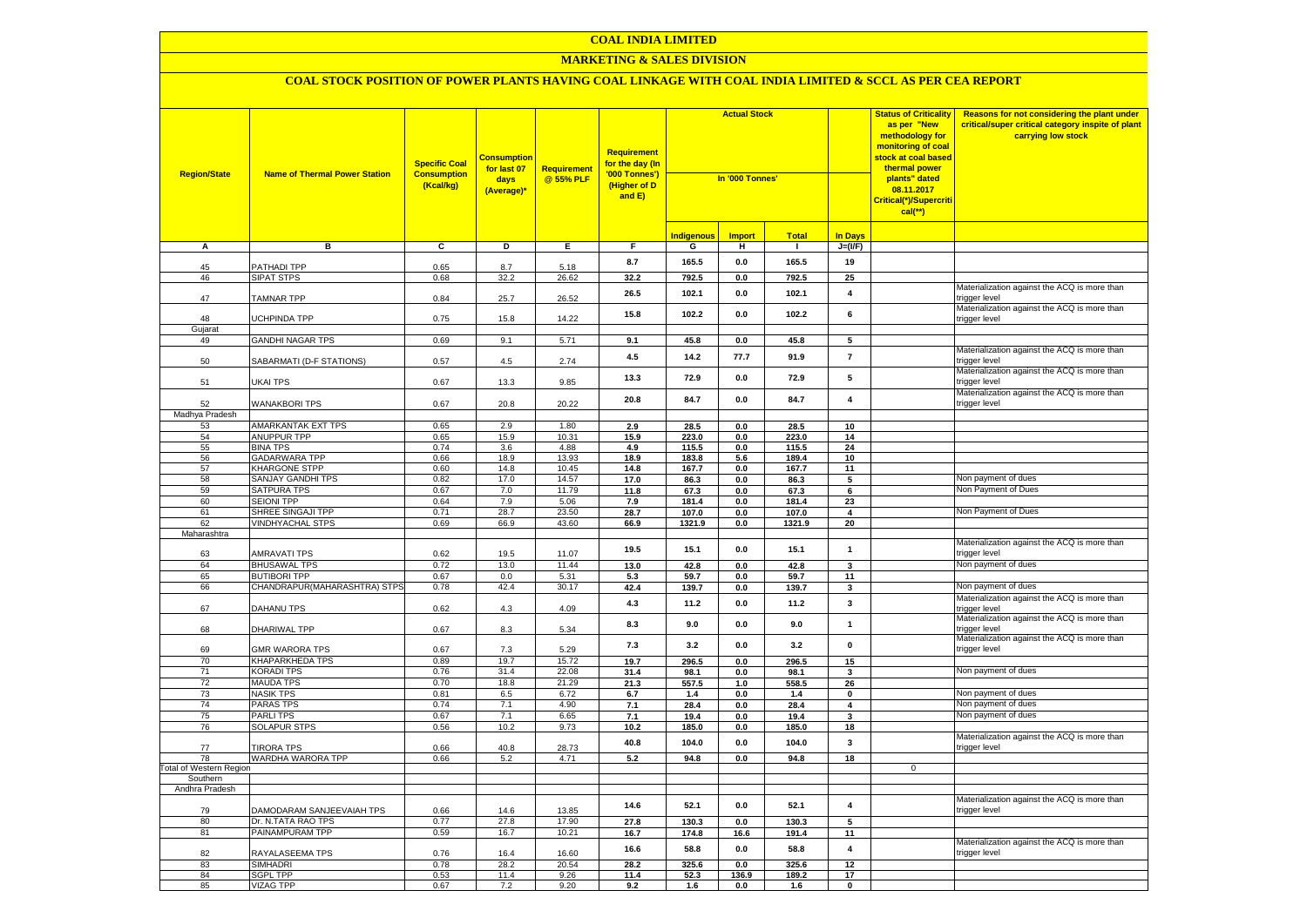#### **MARKETING & SALES DIVISION**

| <b>Region/State</b>             | <b>Name of Thermal Power Station</b>                    | <b>Specific Coal</b><br><b>Consumption</b><br>(Kcal/kg) | <u>Consumption</u><br>for last 07<br>days<br>(Average)* | <b>Requirement</b><br>@ 55% PLF | Requirement<br>for the day (In<br>'000 Tonnes')<br>(Higher of D<br>and E) | <b>Actual Stock</b><br>In '000 Tonnes' |               |                |                         | <b>Status of Criticality</b><br>as per "New<br>methodology for<br>monitoring of coal<br>stock at coal based<br>thermal power<br>plants" dated<br>08.11.2017<br>Critical(*)/Supercriti<br>$cal$ (**) | Reasons for not considering the plant under<br>critical/super critical category inspite of plant<br>carrying low stock |
|---------------------------------|---------------------------------------------------------|---------------------------------------------------------|---------------------------------------------------------|---------------------------------|---------------------------------------------------------------------------|----------------------------------------|---------------|----------------|-------------------------|-----------------------------------------------------------------------------------------------------------------------------------------------------------------------------------------------------|------------------------------------------------------------------------------------------------------------------------|
|                                 |                                                         |                                                         |                                                         |                                 |                                                                           | <mark>Indigenous</mark>                | <b>Import</b> | <b>Total</b>   | <b>In Days</b>          |                                                                                                                                                                                                     |                                                                                                                        |
| A                               | в                                                       | C                                                       | D                                                       | Е.                              | F.                                                                        | G                                      | н             | $\mathbf{I}$   | $J=(VF)$                |                                                                                                                                                                                                     |                                                                                                                        |
| Karnataka                       |                                                         |                                                         |                                                         |                                 |                                                                           |                                        |               |                |                         |                                                                                                                                                                                                     |                                                                                                                        |
| 86                              | <b>BELLARY TPS</b>                                      | 0.63                                                    | 13.4                                                    | 14.23                           | 14.2                                                                      | 34.4                                   | 0.0           | 34.4           | $\overline{2}$          |                                                                                                                                                                                                     | Materialization against the ACQ is more than<br>trigger level                                                          |
| 87                              | KUDGI STPP                                              | 0.63                                                    | 21.6                                                    | 19.90                           | 21.6                                                                      | 122.4                                  | 0.0           | 122.4          | 6                       |                                                                                                                                                                                                     | Materialization against the ACQ is more than<br>trigger level                                                          |
| 88                              | RAICHUR TPS                                             | 0.66                                                    | 19.3                                                    | 14.98                           | 19.3                                                                      | 67.1                                   | 0.0           | 67.1           | $\mathbf{3}$            |                                                                                                                                                                                                     | Materialization against the ACQ is more than<br>rigger level                                                           |
| 89                              | <b>YERMARUS TPP</b>                                     | 0.62                                                    | 8.2                                                     | 13.09                           | 13.1                                                                      | 30.8                                   | 0.0           | 30.8           | $\overline{\mathbf{2}}$ |                                                                                                                                                                                                     | Materialization against the ACQ is more than<br>trigger level                                                          |
| <b>Tamil Nadu</b>               |                                                         |                                                         |                                                         |                                 |                                                                           |                                        |               |                |                         |                                                                                                                                                                                                     |                                                                                                                        |
| 90                              | <b>METTUR TPS</b>                                       | 0.81                                                    | 14.3                                                    | 8.98                            | 14.3                                                                      | 15.2                                   | 0.0           | 15.2           | $\overline{1}$          |                                                                                                                                                                                                     | Materialization against the ACQ is more than<br>rigger level                                                           |
| 91                              | METTUR TPS - II                                         | 0.78                                                    | 6.1                                                     | 6.16                            | 6.2                                                                       | 35.5                                   | 0.0           | 35.5           | 6                       |                                                                                                                                                                                                     | Materialization against the ACQ is more than<br>trigger level                                                          |
| 92                              | <b>VORTH CHENNAI TPS</b>                                | 0.82                                                    | 31.2                                                    | 19.78                           | 31.2                                                                      | 121.3                                  | 0.0           | 121.3          | $\overline{\mathbf{4}}$ |                                                                                                                                                                                                     | Materialization against the ACQ is more than<br>trigger level                                                          |
| 93                              | <b>TUTICORIN TPS</b>                                    | 0.96                                                    | 15.2                                                    | 13.31                           | 15.2                                                                      | 78.9                                   | 0.0           | 78.9           | 5                       |                                                                                                                                                                                                     | Materialization against the ACQ is more than<br>rigger level                                                           |
| 94                              | <b>VALLUR TPP</b>                                       | 0.72                                                    | 14.7                                                    | 14.26                           | 14.7                                                                      | 106.7                                  | 0.0           | 106.7          | $\overline{7}$          |                                                                                                                                                                                                     | Materialization against the ACQ is more than<br>trigger level                                                          |
| Telangana                       |                                                         |                                                         |                                                         |                                 |                                                                           |                                        |               |                |                         |                                                                                                                                                                                                     |                                                                                                                        |
| 95                              | <b>BHADRADRI TPP</b>                                    | 0.69                                                    | 11.7                                                    | 9.83                            | 11.7                                                                      | 128.6                                  | 0.0           | 128.6          | 11                      |                                                                                                                                                                                                     |                                                                                                                        |
| 96                              | <b>KAKATIYA TPS</b>                                     | 0.57<br>0.64                                            | 12.9                                                    | 8.33                            | 12.9                                                                      | 208.9                                  | 0.0           | 208.9          | 16                      |                                                                                                                                                                                                     |                                                                                                                        |
| 97<br>98                        | KOTHAGUDEM TPS (NEW)<br><b>KOTHAGUDEM TPS (STAGE-7)</b> | 0.50                                                    | 12.8<br>6.9                                             | 8.46<br>5.23                    | 12.8<br>6.9                                                               | 124.1<br>144.3                         | 0.0<br>0.0    | 124.1<br>144.3 | 10<br>21                |                                                                                                                                                                                                     |                                                                                                                        |
| 99                              | RAMAGUNDEM STPS                                         | 0.62                                                    | 29.6                                                    | 21.33                           | 29.6                                                                      | 420.8                                  | 0.0           | 420.8          | 14                      |                                                                                                                                                                                                     |                                                                                                                        |
| 100                             | RAMAGUNDEM-B TPS                                        | 0.77                                                    | 0.5                                                     | 0.63                            | 0.6                                                                       | 13.5                                   | 0.0           | 13.5           | 21                      |                                                                                                                                                                                                     |                                                                                                                        |
| 101                             | <b>SINGARENI TPP</b>                                    | 0.58                                                    | 12.4                                                    | 9.12                            | 12.4                                                                      | 159.4                                  | 0.0           | 159.4          | 13                      |                                                                                                                                                                                                     |                                                                                                                        |
| <b>Total of Southern Region</b> |                                                         |                                                         |                                                         |                                 |                                                                           |                                        |               |                |                         | $\mathbf 0$                                                                                                                                                                                         |                                                                                                                        |
| Eastern                         |                                                         |                                                         |                                                         |                                 |                                                                           |                                        |               |                |                         |                                                                                                                                                                                                     |                                                                                                                        |
| Bihar                           |                                                         |                                                         |                                                         |                                 |                                                                           |                                        |               |                |                         |                                                                                                                                                                                                     |                                                                                                                        |
| 102                             | <b>BARAUNI TPS</b>                                      | 0.63                                                    | 7.8                                                     | 5.90                            | 7.8                                                                       | 46.5                                   | 0.0           | 46.5           | 6                       |                                                                                                                                                                                                     | Materialization against the ACQ is more than<br>rigger level                                                           |
| 103                             | <b>BARH I</b>                                           | 0.67                                                    | 6.9                                                     | 5.84                            | 6.9                                                                       | 104.8                                  | 0.0           | 104.8          | 15                      |                                                                                                                                                                                                     |                                                                                                                        |
| 104                             | <b>BARH II</b>                                          | 0.67                                                    | 13.7                                                    | 11.67                           | 13.7                                                                      | 209.6                                  | 0.0           | 209.6          | 15                      |                                                                                                                                                                                                     |                                                                                                                        |
| 105                             | KAHALGAON TPS                                           | 0.80                                                    | 33.9                                                    | 24.62                           | 33.9                                                                      | 71.9                                   | 0.0           | 71.9           | $\overline{2}$          |                                                                                                                                                                                                     | Materialization against the ACQ is more than<br>rigger level                                                           |
| 106                             | MUZAFFARPUR TPS                                         | 0.77                                                    | 5.9                                                     | 3.95                            | 5.9                                                                       | 16.1                                   | 0.0           | 16.1           | $\mathbf{3}$            |                                                                                                                                                                                                     | Materialization against the ACQ is more than<br>rigger level                                                           |
| 107                             | NABINAGAR STPP                                          | 0.58                                                    | 17.0                                                    | 10.14                           | 17.0                                                                      | 337.8                                  | 0.0           | 337.8          | 20                      |                                                                                                                                                                                                     |                                                                                                                        |
| 108                             | <b>NABINAGAR TPP</b>                                    | 0.69                                                    | 12.8                                                    | 9.06                            | 12.8                                                                      | 139.0                                  | 0.0           | 139.0          | 11                      |                                                                                                                                                                                                     |                                                                                                                        |
| Jharkhand                       |                                                         | 0.57                                                    | 6.4                                                     |                                 |                                                                           | 89.3                                   |               | 89.3           | 14                      |                                                                                                                                                                                                     |                                                                                                                        |
| 109<br>110                      | BOKARO TPS 'A' EXP<br>CHANDRAPURA(DVC) TPS              | 0.61                                                    | 5.6                                                     | 3.78<br>4.06                    | 6.4<br>5.6                                                                | 124.5                                  | 0.0<br>0.0    | 124.5          | 22                      |                                                                                                                                                                                                     |                                                                                                                        |
| 111                             | <b>JOJOBERA TPS</b>                                     | 0.69                                                    | 3.4                                                     | 2.18                            | 3.4                                                                       | 86.4                                   | 0.0           | 86.4           | 26                      |                                                                                                                                                                                                     |                                                                                                                        |
| 112                             | <b>KODARMA TPP</b>                                      | 0.62                                                    | 13.7                                                    | 8.23                            | 13.7                                                                      | 112.0                                  | 0.0           | 112.0          | 8                       |                                                                                                                                                                                                     |                                                                                                                        |
| 113                             | MAHADEV PRASAD STPP                                     | 0.70                                                    | 7.6                                                     | 5.01                            | 7.6                                                                       | 7.5                                    | 0.0           | 7.5            | $\mathbf{1}$            |                                                                                                                                                                                                     | Materialization against the ACQ is more than<br>rigger level                                                           |
| 114                             | <b>MAITHON RB TPP</b>                                   | 0.64                                                    | 12.1                                                    | 8.89                            | 12.1                                                                      | 152.8                                  | 0.0           | 152.8          | 13                      |                                                                                                                                                                                                     |                                                                                                                        |
| 115                             | <b>TENUGHAT TPS</b>                                     | 0.75                                                    | 5.7                                                     | 4.16                            | 5.7                                                                       | 42.9                                   | 0.0           | 42.9           | $\overline{7}$          |                                                                                                                                                                                                     |                                                                                                                        |
| Odisha                          |                                                         |                                                         |                                                         |                                 |                                                                           |                                        |               |                |                         |                                                                                                                                                                                                     |                                                                                                                        |
| 116                             | <b>DARLIPALI STPS</b>                                   | 0.71                                                    | 14.2                                                    | 14.95                           | 15.0                                                                      | 485.6                                  | 0.0           | 485.6          | 32                      |                                                                                                                                                                                                     |                                                                                                                        |
| 117                             | <b>DERANG TPP</b>                                       | 0.70                                                    | 19.1                                                    | 11.10                           | 19.1                                                                      | 1034.5                                 | 0.0           | 1034.5         | 54                      |                                                                                                                                                                                                     |                                                                                                                        |
| 118                             | <b>IB VALLEY TPS</b>                                    | 0.83                                                    | 21.7                                                    | 19.16                           | 21.7                                                                      | 386.4                                  | 0.0           | 386.4          | 18                      |                                                                                                                                                                                                     | Materialization against the ACQ is more than                                                                           |
| 119                             | KAMALANGA TPS                                           | 0.72                                                    | 16.4                                                    | 10.02                           | 16.4                                                                      | 67.4                                   | 0.0           | 67.4           | $\overline{\mathbf{4}}$ |                                                                                                                                                                                                     | rigger level                                                                                                           |
| 120                             | <b>VEDANTA TPP</b>                                      | 0.76                                                    | 0.0                                                     | 6.02                            | 6.0                                                                       | 0.0                                    | 0.0           | 0.0            | $\pmb{0}$               |                                                                                                                                                                                                     | Materialization against the ACQ is more than<br>trigger level                                                          |
| 121                             | <b>TALCHER STPS</b>                                     | 0.79                                                    | 53.1                                                    | 31.43                           | 53.1                                                                      | 823.0                                  | 0.0           | 823.0          | 16                      |                                                                                                                                                                                                     |                                                                                                                        |
| West Bengal<br>122              | <b>BAKRESWAR TPS</b>                                    | 0.62                                                    | 15.5                                                    | 8.61                            | 15.5                                                                      | 58.7                                   | 0.0           | 58.7           | $\overline{\mathbf{4}}$ |                                                                                                                                                                                                     | Non payment of dues                                                                                                    |
|                                 |                                                         |                                                         |                                                         |                                 |                                                                           |                                        |               |                |                         |                                                                                                                                                                                                     |                                                                                                                        |